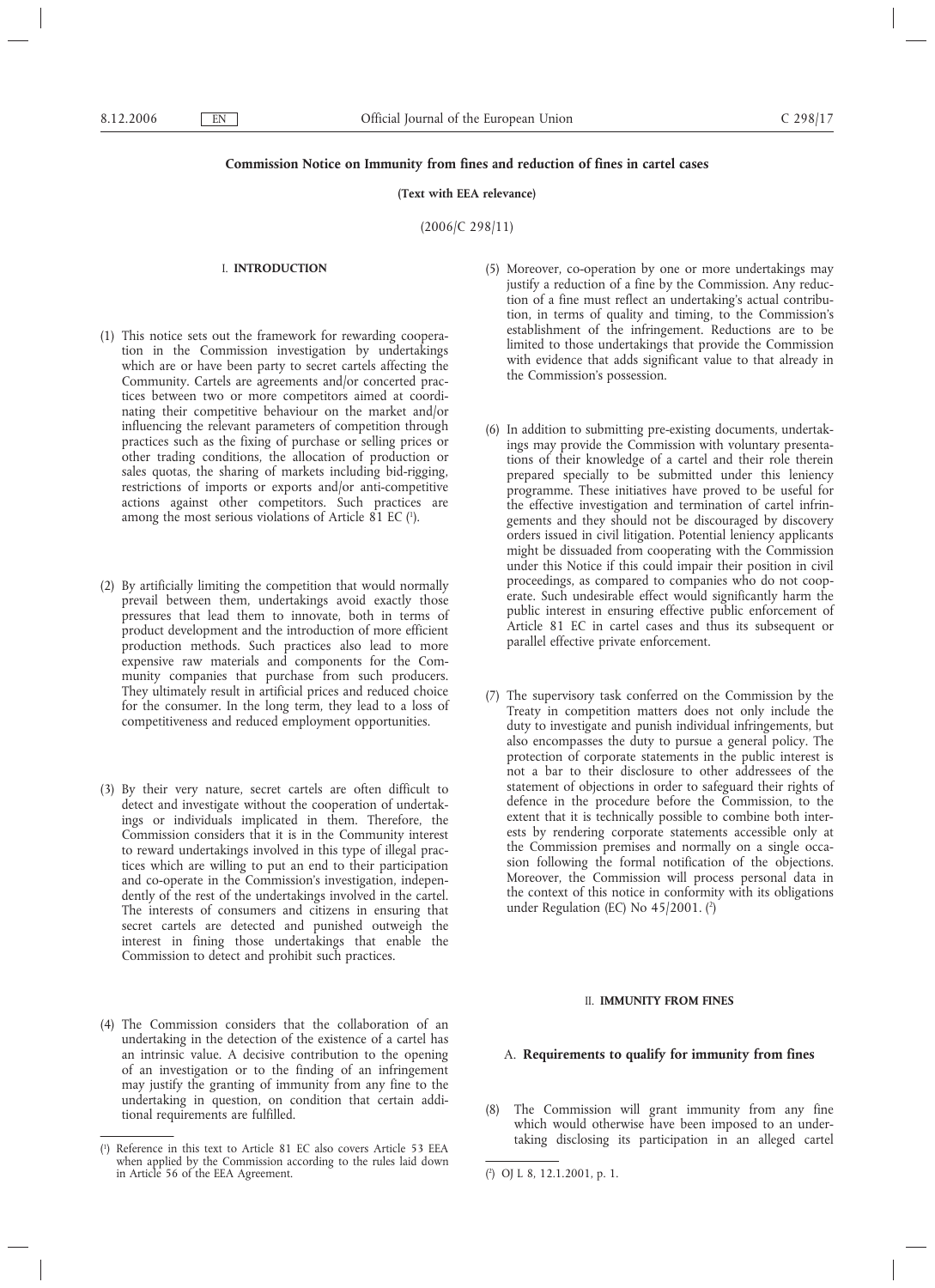affecting the Community if that undertaking is the first to submit information and evidence which in the Commission's view will enable it to:

- (a) carry out a targeted inspection in connection with the alleged cartel (1 ); or
- (b) find an infringement of Article 81 EC in connection with the alleged cartel.
- (9) For the Commission to be able to carry out a targeted inspection within the meaning of point  $(8)(a)$ , the undertaking must provide the Commission with the information and evidence listed below, to the extent that this, in the Commission's view, would not jeopardize the inspections:
	- (a) A corporate statement  $(2)$  which includes, in so far as it is known to the applicant at the time of the submission:
		- A detailed description of the alleged cartel arrangement, including for instance its aims, activities and functioning; the product or service concerned, the geographic scope, the duration of and the estimated market volumes affected by the alleged cartel; the specific dates, locations, content of and participants in alleged cartel contacts, and all relevant explanations in connection with the pieces of evidence provided in support of the application.
		- The name and address of the legal entity submitting the immunity application as well as the names and addresses of all the other undertakings that participate(d) in the alleged cartel;
		- The names, positions, office locations and, where necessary, home addresses of all individuals who, to the applicant's knowledge, are or have been involved in the alleged cartel, including those individuals which have been involved on the applicant's behalf;
		- Information on which other competition authorities, inside or outside the EU, have been approached or are intended to be approached in relation to the alleged cartel; and
	- (b) Other evidence relating to the alleged cartel in possession of the applicant or available to it at the time of the submission, including in particular any evidence contemporaneous to the infringement.
- (10) Immunity pursuant to point (8)(a) will not be granted if, at the time of the submission, the Commission had already sufficient evidence to adopt a decision to carry out an inspection in connection with the alleged cartel or had already carried out such an inspection.
- (11) Immunity pursuant to point (8)(b) will only be granted on the cumulative conditions that the Commission did not have, at the time of the submission, sufficient evidence to find an infringement of Article 81 EC in connection with the alleged cartel and that no undertaking had been granted conditional immunity from fines under point (8)(a) in connection with the alleged cartel. In order to qualify, an undertaking must be the first to provide contemporaneous, incriminating evidence of the alleged cartel as well as a corporate statement containing the kind of information specified in point (9)(a), which would enable the Commission to find an infringement of Article 81 EC,.
- (12) In addition to the conditions set out in points (8)(a), (9) and  $(10)$  or in points  $(8)(b)$  and 11, all the following conditions must be met in any case to qualify for any immunity from a fine:
	- (a) The undertaking cooperates genuinely (3), fully, on a continuous basis and expeditiously from the time it submits its application throughout the Commission's administrative procedure. This includes:
		- providing the Commission promptly with all relevant information and evidence relating to the alleged cartel that comes into its possession or is available to it;
		- remaining at the Commission's disposal to answer promptly to any request that may contribute to the establishment of the facts;
		- making current (and, if possible, former) employees and directors available for interviews with the Commission;
		- not destroying, falsifying or concealing relevant information or evidence relating to the alleged cartel; and
		- not disclosing the fact or any of the content of its application before the Commission has issued a statement of objections in the case, unless otherwise agreed;

<sup>(</sup> 1 ) The assessment of the threshold will have to be carried out ex ante, i.e. without taking into account whether a given inspection has or has not been successful or whether or not an inspection has or has not been carried out. The assessment will be made exclusively on the basis of the type and the quality of the information submitted by the applicant.

<sup>(</sup> 2 ) Corporate statements may take the form of written documents signed by or on behalf of the undertaking or be made orally.

<sup>(</sup> 3 ) This requires in particular that the applicant provides accurate, not misleading, and complete information. Cfr judgement of the European Court of Justice of 29 June 2006 in case C-301/04 P, Commission v SGL Carbon AG a.o., at paragraphs 68-70, and judgement of the European Court of Justice of 28 June 2005 in cases C-189/02 P, C-202/02 P, C-205/02 P, C-208/02 P and C-213/02 P, Dansk Rørindustri A/S a.o. v. Commission, at paragraphs 395-399.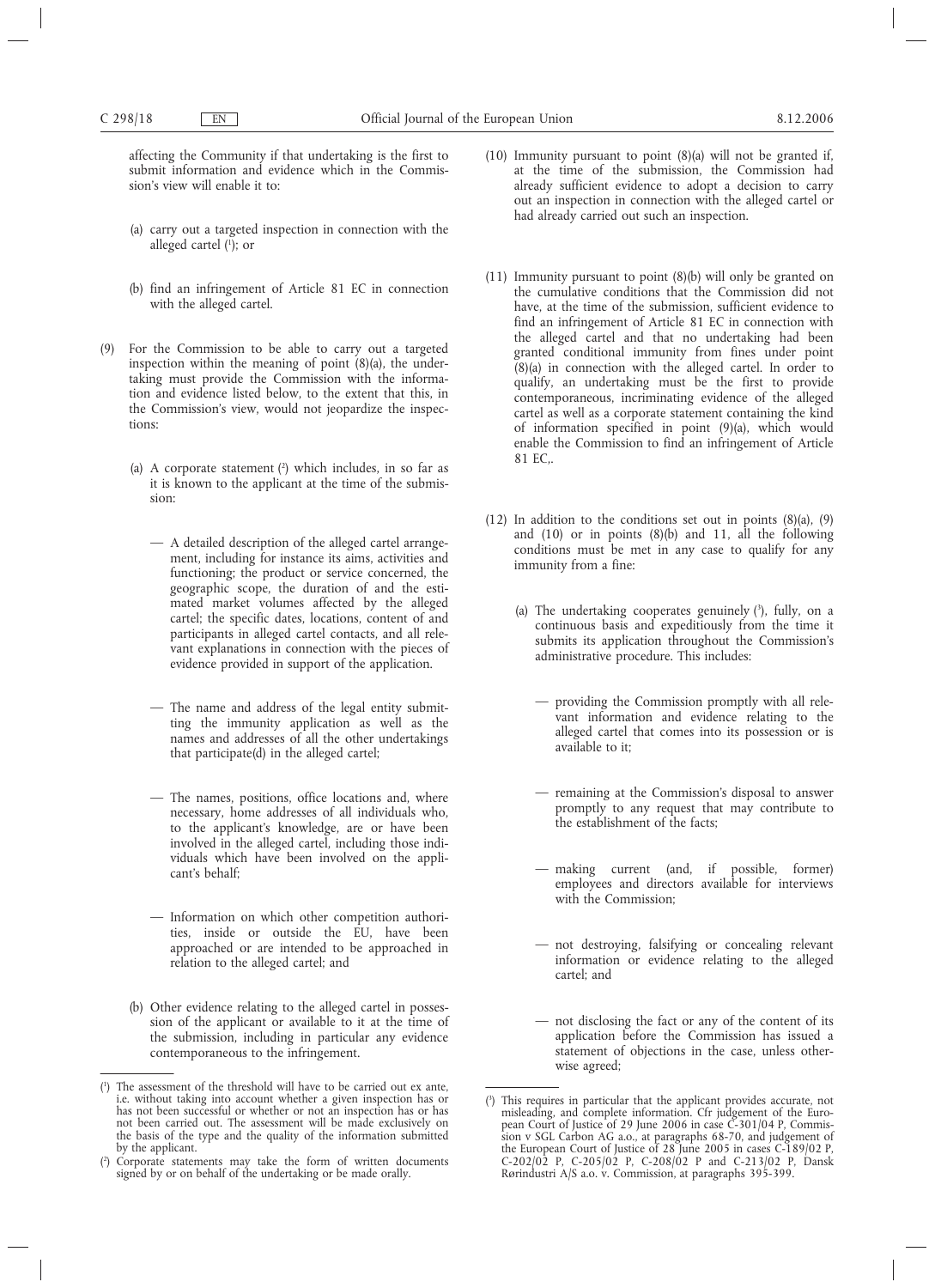- (b) The undertaking ended its involvement in the alleged cartel immediately following its application, except for what would, in the Commission's view, be reasonably necessary to preserve the integrity of the inspections;
- (c) When contemplating making its application to the Commission, the undertaking must not have destroyed, falsified or concealed evidence of the alleged cartel nor disclosed the fact or any of the content of its contemplated application, except to other competition authorities.
- (13) An undertaking which took steps to coerce other undertakings to join the cartel or to remain in it is not eligible for immunity from fines. It may still qualify for a reduction of fines if it fulfils the relevant requirements and meets all the conditions therefor.

# B. **Procedure**

- (14) An undertaking wishing to apply for immunity from fines should contact the Commission's Directorate General for Competition. The undertaking may either initially apply for a marker or immediately proceed to make a formal application to the Commission for immunity from fines in order to meet the conditions in points  $(8)(a)$  or  $(8)(b)$ , as appropriate. The Commission may disregard any application for immunity from fines on the ground that it has been submitted after the statement of objections has been issued.
- (15) The Commission services may grant a marker protecting an immunity applicant's place in the queue for a period to be specified on a case-by-case basis in order to allow for the gathering of the necessary information and evidence. To be eligible to secure a marker, the applicant must provide the Commission with information concerning its name and address, the parties to the alleged cartel, the affected product(s) and territory(-ies), the estimated duration of the alleged cartel and the nature of the alleged cartel conduct. The applicant should also inform the Commission on other past or possible future leniency applications to other authorities in relation to the alleged cartel and justify its request for a marker. Where a marker is granted, the Commission services determine the period within which the applicant has to perfect the marker by submitting the information and evidence required to meet the relevant threshold for immunity. Undertakings which have been granted a marker cannot perfect it by making a formal application in hypothetical terms. If the applicant perfects the marker within the period set by the Commission services, the information and evidence provided will be deemed to have been submitted on the date when the marker was granted.
- (16) An undertaking making a formal immunity application to the Commission must:
- (a) provide the Commission with all information and evidence relating to the alleged cartel available to it, as specified in points (8) and (9), including corporate statements; or
- (b) initially present this information and evidence in hypothetical terms, in which case the undertaking must present a detailed descriptive list of the evidence it proposes to disclose at a later agreed date. This list should accurately reflect the nature and content of the evidence, whilst safeguarding the hypothetical nature of its disclosure. Copies of documents, from which sensitive parts have been removed, may be used to illustrate the nature and content of the evidence. The name of the applying undertaking and of other undertakings involved in the alleged cartel need not be disclosed until the evidence described in its application is submitted. However, the product or service concerned by the alleged cartel, the geographic scope of the alleged cartel and the estimated duration must be clearly identified.
- (17) If requested, the Directorate General for Competition will provide an acknowledgement of receipt of the undertaking's application for immunity from fines, confirming the date and, where appropriate, time of the application.
- (18) Once the Commission has received the information and evidence submitted by the undertaking under point (16)(a) and has verified that it meets the conditions set out in points (8)(a) or (8)(b), as appropriate, it will grant the undertaking conditional immunity from fines in writing.
- (19) If the undertaking has presented information and evidence in hypothetical terms, the Commission will verify that the nature and content of the evidence described in the detailed list referred to in point (16)(b) will meet the conditions set out in points  $(8)(a)$  or  $(8)(b)$ , as appropriate, and inform the undertaking accordingly. Following the disclosure of the evidence no later than on the date agreed and having verified that it corresponds to the description made in the list, the Commission will grant the undertaking conditional immunity from fines in writing.
- (20) If it becomes apparent that immunity is not available or that the undertaking failed to meet the conditions set out in points  $(8)(a)$  or  $(8)(b)$ , as appropriate, the Commission will inform the undertaking in writing. In such case, the undertaking may withdraw the evidence disclosed for the purposes of its immunity application or request the Commission to consider it under section III of this notice. This does not prevent the Commission from using its normal powers of investigation in order to obtain the information.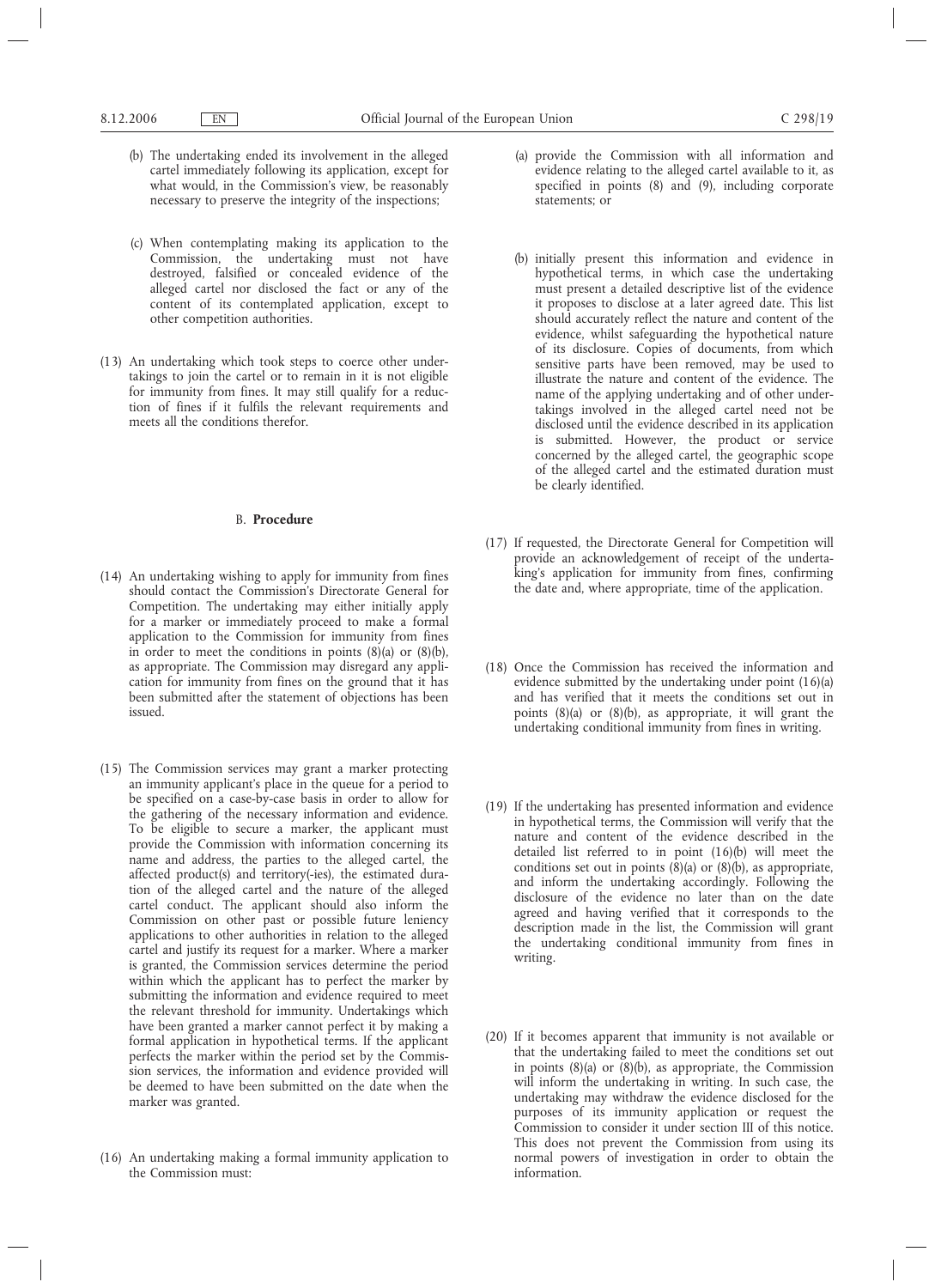- (21) The Commission will not consider other applications for immunity from fines before it has taken a position on an existing application in relation to the same alleged infringement, irrespective of whether the immunity application is presented formally or by requesting a marker.
- (22) If at the end of the administrative procedure, the undertaking has met the conditions set out in point (12), the Commission will grant it immunity from fines in the relevant decision. If at the end of the administrative procedure, the undertaking has not met the conditions set out in point (12), the undertaking will not benefit from any favorable treatment under this Notice. If the Commission, after having granted conditional immunity ultimately finds that the immunity applicant has acted as a coercer, it will withhold immunity.

# III. **REDUCTION OF A FINE**

### A. **Requirements to qualify for reduction of a fine**

- (23) Undertakings disclosing their participation in an alleged cartel affecting the Community that do not meet the conditions under section II above may be eligible to benefit from a reduction of any fine that would otherwise have been imposed.
- (24) In order to qualify, an undertaking must provide the Commission with evidence of the alleged infringement which represents significant added value with respect to the evidence already in the Commission's possession and must meet the cumulative conditions set out in points  $(12)(a)$  to  $(12)(c)$  above.
- (25) The concept of 'added value' refers to the extent to which the evidence provided strengthens, by its very nature and/ or its level of detail, the Commission's ability to prove the alleged cartel. In this assessment, the Commission will generally consider written evidence originating from the period of time to which the facts pertain to have a greater value than evidence subsequently established. Incriminating evidence directly relevant to the facts in question will generally be considered to have a greater value than that with only indirect relevance. Similarly, the degree of corroboration from other sources required for the evidence submitted to be relied upon against other undertakings involved in the case will have an impact on the value of that evidence, so that compelling evidence will be attributed a greater value than evidence such as statements which require corroboration if contested.
- (26) The Commission will determine in any final decision adopted at the end of the administrative procedure the level of reduction an undertaking will benefit from, relative to the fine which would otherwise be imposed. For the:
	- first undertaking to provide significant added value: a reduction of 30-50 %,
- second undertaking to provide significant added value: a reduction of 20-30 %,
- subsequent undertakings that provide significant added value: a reduction of up to 20 %.

In order to determine the level of reduction within each of these bands, the Commission will take into account the time at which the evidence fulfilling the condition in point (24) was submitted and the extent to which it represents added value.

If the applicant for a reduction of a fine is the first to submit compelling evidence in the sense of point (25) which the Commission uses to establish additional facts increasing the gravity or the duration of the infringement, the Commission will not take such additional facts into account when setting any fine to be imposed on the undertaking which provided this evidence.

# B. **Procedure**

- (27) An undertaking wishing to benefit from a reduction of a fine must make a formal application to the Commission and it must present it with sufficient evidence of the alleged cartel to qualify for a reduction of a fine in accordance with point (24) of this Notice. Any voluntary submission of evidence to the Commission which the undertaking that submits it wishes to be considered for the beneficial treatment of section III of this Notice must be clearly identified at the time of its submission as being part of a formal application for a reduction of a fine.
- (28) If requested, the Directorate General for Competition will provide an acknowledgement of receipt of the undertaking's application for a reduction of a fine and of any subsequent submissions of evidence, confirming the date and, where appropriate, time of each submission. The Commission will not take any position on an application for a reduction of a fine before it has taken a position on any existing applications for conditional immunity from fines in relation to the same alleged cartel.
- (29) If the Commission comes to the preliminary conclusion that the evidence submitted by the undertaking constitutes significant added value within the meaning of points (24) and (25), and that the undertaking has met the conditions of points (12) and (27), it will inform the undertaking in writing, no later than the date on which a statement of objections is notified, of its intention to apply a reduction of a fine within a specified band as provided in point (26). The Commission will also, within the same time frame, inform the undertaking in writing if it comes to the preliminary conclusion that the undertaking does not qualify for a reduction of a fine. The Commission may disregard any application for a reduction of fines on the grounds that it has been submitted after the statement of objections has been issued.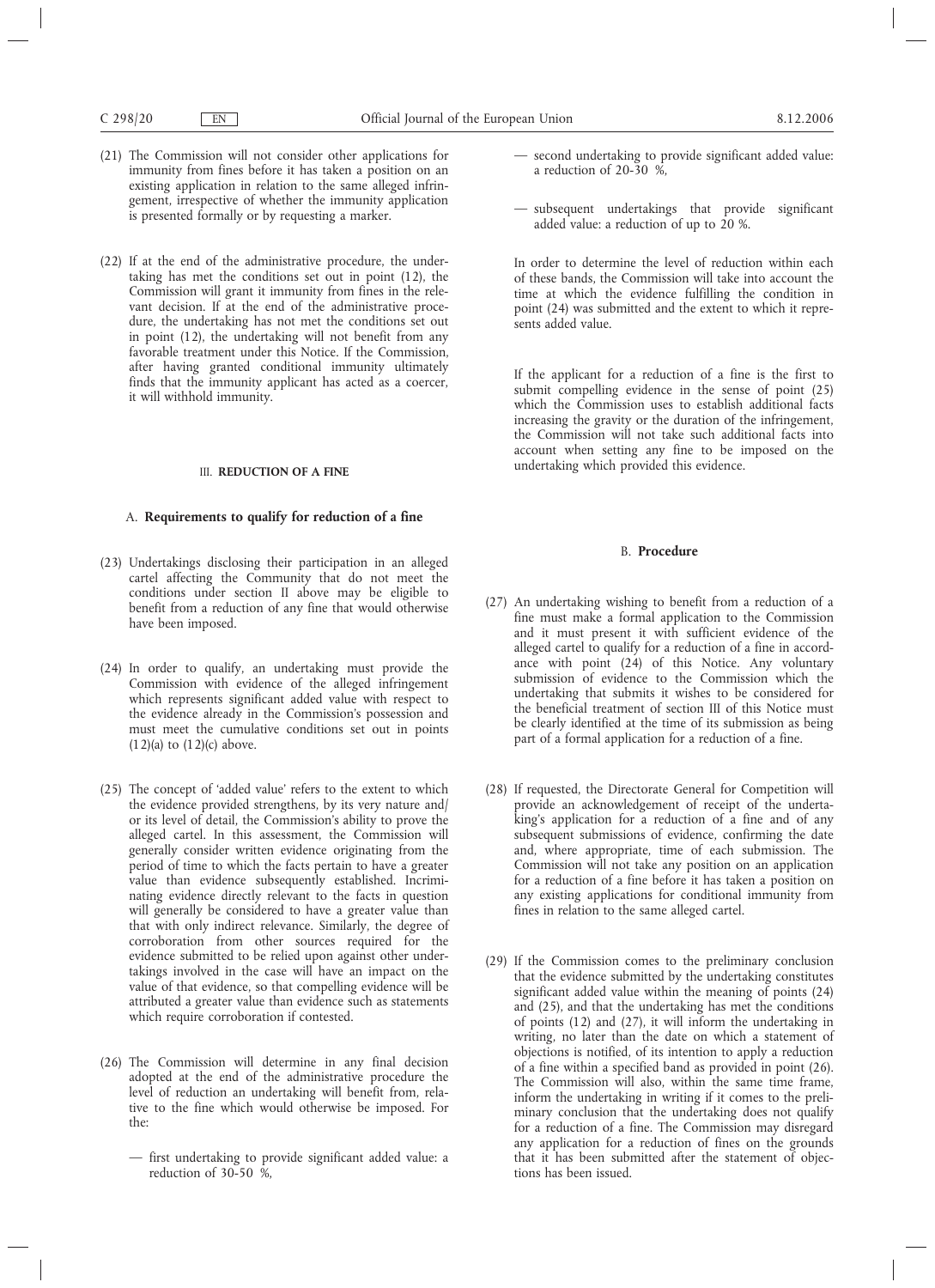- (30) The Commission will evaluate the final position of each undertaking which filed an application for a reduction of a fine at the end of the administrative procedure in any decision adopted. The Commission will determine in any such final decision:
	- (a) whether the evidence provided by an undertaking represented significant added value with respect to the evidence in the Commission's possession at that same time;
	- (b) whether the conditions set out in points (12)(a) to (12)(c) above have been met;
	- (c) the exact level of reduction an undertaking will benefit from within the bands specified in point (26).

If the Commission finds that the undertaking has not met the conditions set out in point (12), the undertaking will not benefit from any favourable treatment under this Notice.

#### IV. **CORPORATE STATEMENTS MADE TO QUALIFY UNDER THIS NOTICE**

- (31) A corporate statement is a voluntary presentation by or on behalf of an undertaking to the Commission of the undertaking's knowledge of a cartel and its role therein prepared specially to be submitted under this Notice. Any statement made vis-à-vis the Commission in relation to this notice, forms part of the Commission's file and can thus be used in evidence.
- (32) Upon the applicant's request, the Commission may accept that corporate statements be provided orally unless the applicant has already disclosed the content of the corporate statement to third parties. Oral corporate statements will be recorded and transcribed at the Commission's premises. In accordance with Article 19 of Council Regulation (EC) No 1/2003 (1 ) and Articles 3 and 17 of Commission Regulation (EC) No 773/2004 (2), undertakings making oral corporate statements will be granted the opportunity to check the technical accuracy of the recording, which will be available at the Commission's premises and to correct the substance of their oral statements within a given time limit. Undertakings may waive these rights within the said time-limit, in which case the recording will from that moment on be deemed to have been approved. Following the explicit or implicit approval of the oral statement or the submission of any corrections to it, the undertaking shall listen to the recordings at the Commission's premises and check the accuracy of the transcript within a given time limit. Non-compliance with the last requirement may lead to the loss of any beneficial treatment under this Notice.
- (33) Access to corporate statements is only granted to the addressees of a statement of objections, provided that they commit, — together with the legal counsels getting access on their behalf -, not to make any copy by mechanical or electronic means of any information in the corporate statement to which access is being granted and to ensure that the information to be obtained from the corporate statement will solely be used for the purposes mentioned below. Other parties such as complainants will not be granted access to corporate statements. The Commission considers that this specific protection of a corporate statement is not justified as from the moment when the applicant discloses to third parties the content thereof.
- (34) In accordance with the Commission Notice on rules for access to the Commission file  $(3)$ , access to the file is only granted to the addressees of a statement of objections on the condition that the information thereby obtained may only be used for the purposes of judicial or administrative proceedings for the application of the Community competition rules at issue in the related administrative proceedings. The use of such information for a different purpose during the proceeding may be regarded as lack of cooperation within the meaning of points (12) and (27) of this Notice. Moreover, if any such use is made after the Commission has already adopted a prohibition decision in the proceeding, the Commission may, in any legal proceedings before the Community Courts, ask the Court to increase the fine in respect of the responsible undertaking. Should the information be used for a different purpose, at any point in time, with the involvement of an outside counsel, the Commission may report the incident to the bar of that counsel, with a view to disciplinary action.
- (35) Corporate statements made under the present Notice will only be transmitted to the competition authorities of the Member States pursuant to Article 12 of Regulation No 1/2003, provided that the conditions set out in the Network Notice (4 ) are met and provided that the level of protection against disclosure awarded by the receiving competition authority is equivalent to the one conferred by the Commission.

## V. **GENERAL CONSIDERATIONS**

(36) The Commission will not take a position on whether or not to grant conditional immunity, or otherwise on whether or not to reward any application, if it becomes apparent that the application concerns infringements covered by the five years limitation period for the imposition of penalties stipulated in Article 25(1)(b) of Regulation  $1/2003$ , as such applications would be devoid of purpose.

<sup>(</sup> 1 ) OJ L 1, 4.1.2003, p. 1.

<sup>(</sup> 2 ) OJ L 123, 27.4.2004, p. 18.

<sup>(</sup> 3 ) OJ C 325, 22.12.2005, p. 7.

<sup>(</sup> 4 ) Commission Notice on cooperation within the Network of Competition Authorities, OJ C 101, 27.4.2004, p. 43.